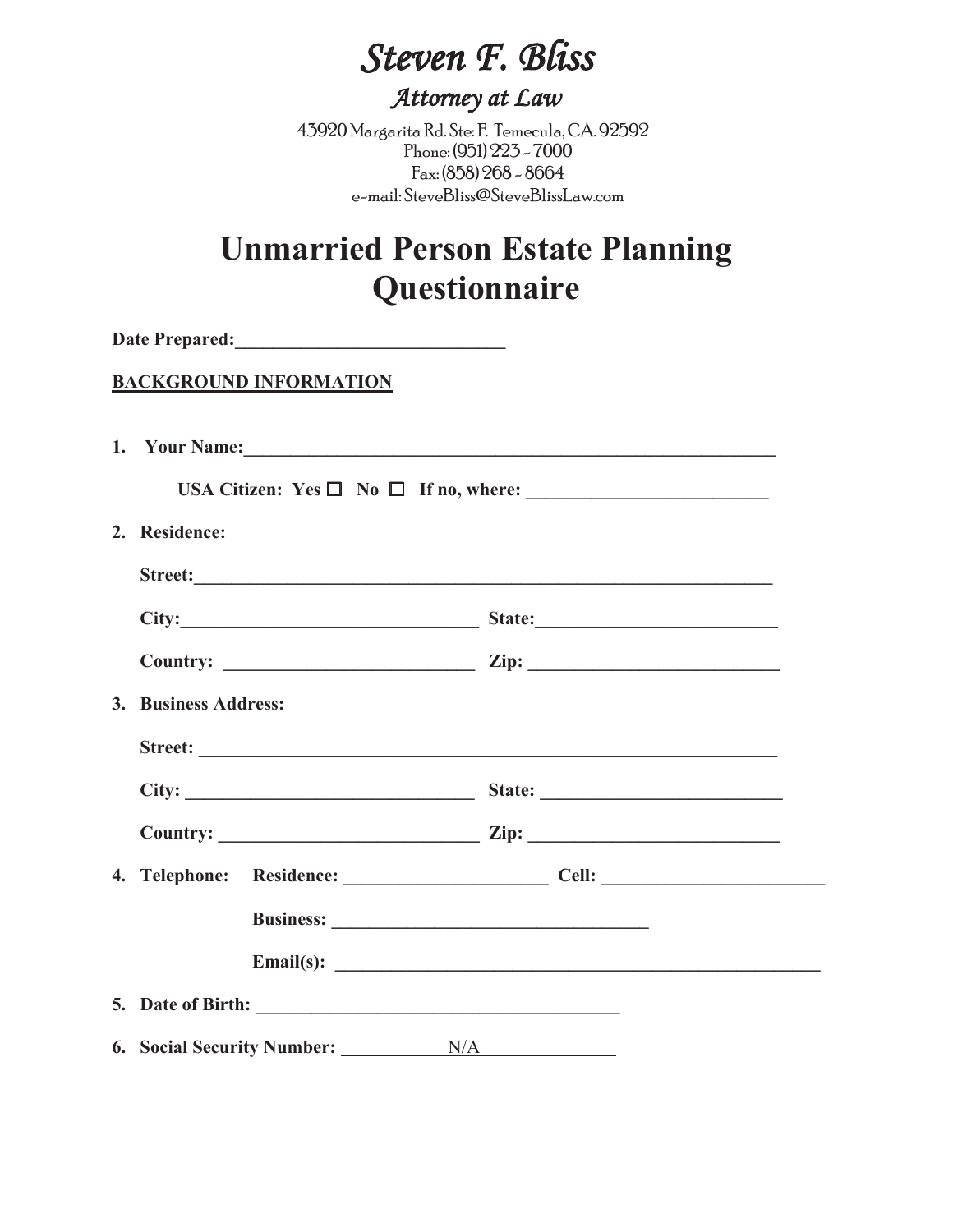### 7. Children, if any:

|                                |       | D.O.B.                                                                                                                                                                                                                         |
|--------------------------------|-------|--------------------------------------------------------------------------------------------------------------------------------------------------------------------------------------------------------------------------------|
|                                |       | D.O.B.                                                                                                                                                                                                                         |
|                                |       | D.O.B.                                                                                                                                                                                                                         |
|                                |       | $\sim$ D.O.B.                                                                                                                                                                                                                  |
| 8. Prior Marriage(s) if any:   |       |                                                                                                                                                                                                                                |
|                                |       |                                                                                                                                                                                                                                |
|                                |       |                                                                                                                                                                                                                                |
|                                |       |                                                                                                                                                                                                                                |
|                                |       |                                                                                                                                                                                                                                |
| 9. Spouses of children:        |       |                                                                                                                                                                                                                                |
| Name(s) of your child          |       | Name of child's spouse                                                                                                                                                                                                         |
|                                |       | <u> 1989 - Andrea Stadt Britain, amerikansk politiker (</u>                                                                                                                                                                    |
|                                |       |                                                                                                                                                                                                                                |
| 10. Deceased children, if any: |       |                                                                                                                                                                                                                                |
| 11. Grandchildren:             |       |                                                                                                                                                                                                                                |
|                                |       |                                                                                                                                                                                                                                |
|                                |       |                                                                                                                                                                                                                                |
|                                | Name: | Parent: and the contract of the contract of the contract of the contract of the contract of the contract of the contract of the contract of the contract of the contract of the contract of the contract of the contract of th |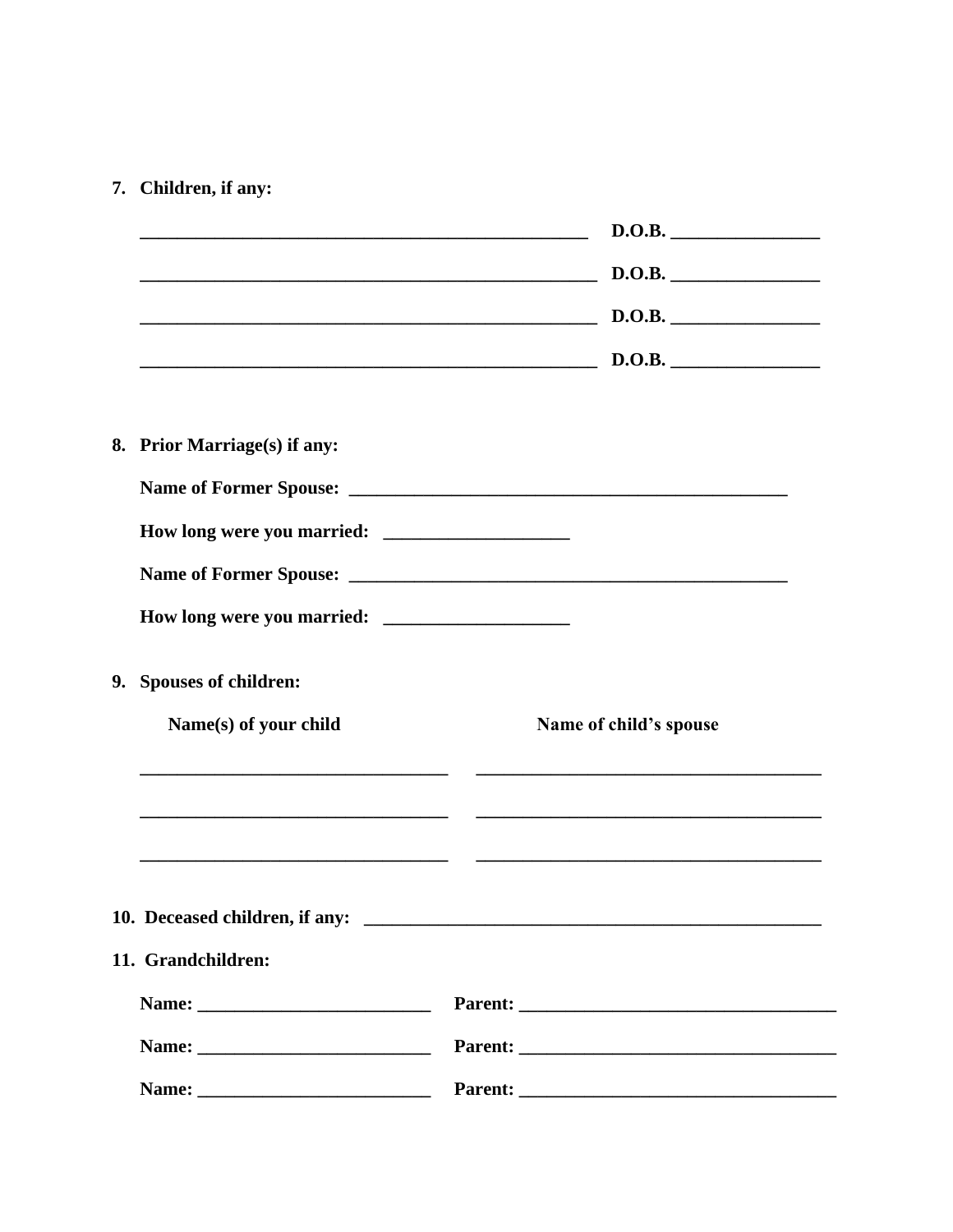#### **12: Living Parents:**

| 13: Brothers and Sisters:<br><u>en de la companya de la companya de la companya de la companya de la companya de la companya de la compa</u> |
|----------------------------------------------------------------------------------------------------------------------------------------------|
|                                                                                                                                              |
| 14. Any Obligations From Prior Marriages?: $\Box$ Yes<br>$\Box$ No                                                                           |
| (If Yes, provide copy of divorce decree and property settlement.)                                                                            |
| Child Support $\Box$ Spousal Support $\Box$ Life Insurance $\Box$ Ret. Plan $\Box$                                                           |
| <b>ASSETS CLASSIFICATION INFORMATION</b>                                                                                                     |
| What is the approximate fair market value: \$                                                                                                |
| 16. Do you own any other real property assets?                                                                                               |
|                                                                                                                                              |
|                                                                                                                                              |
|                                                                                                                                              |
|                                                                                                                                              |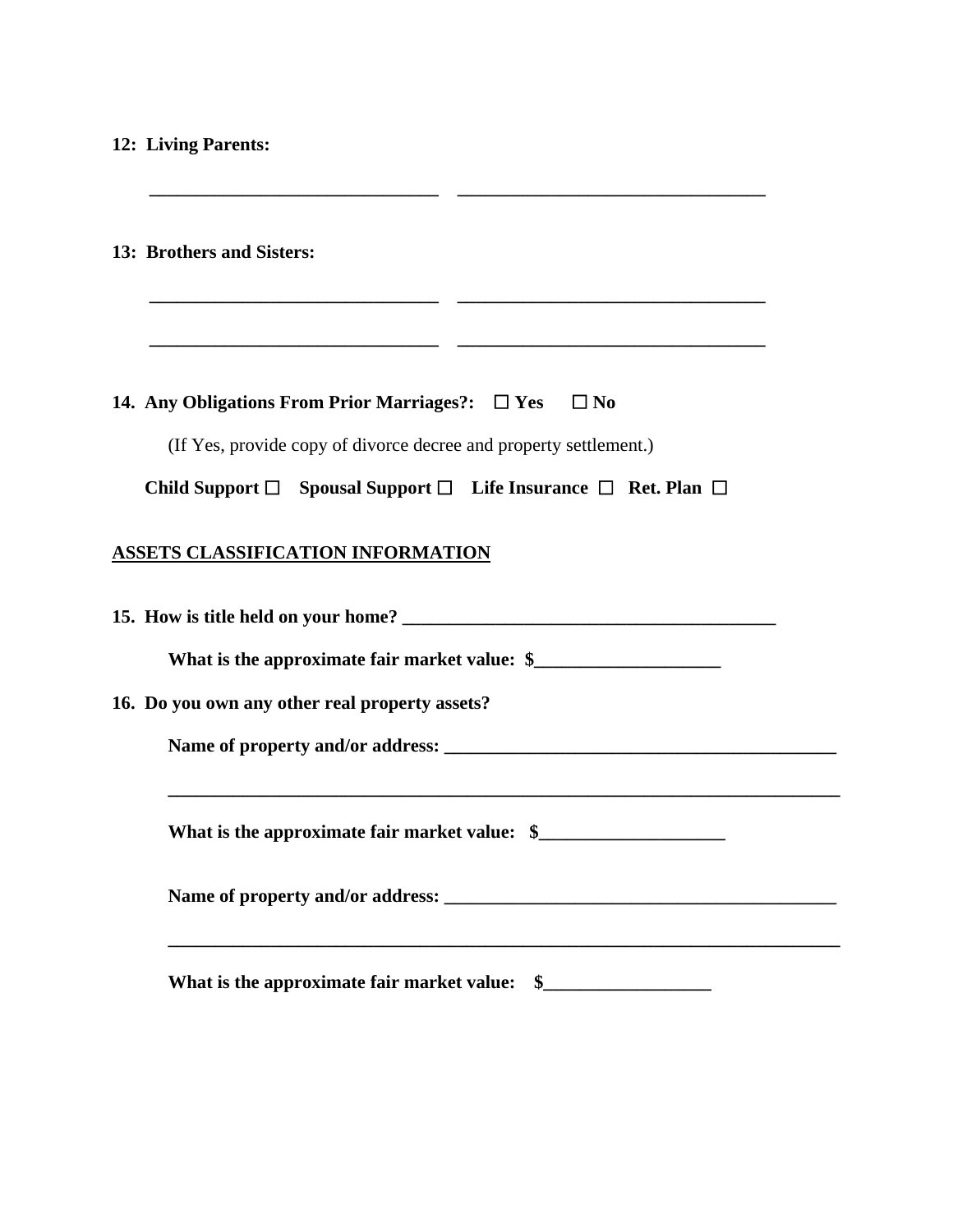| 17. What other assets do you have? Please list approximate values: |  |
|--------------------------------------------------------------------|--|
|                                                                    |  |

| Stocks and Bonds: \$                                                                                                  |        |
|-----------------------------------------------------------------------------------------------------------------------|--------|
| How many different brokerage accounts do you have? ______________________________                                     |        |
|                                                                                                                       |        |
|                                                                                                                       |        |
| Do you have physical possession of any stock certificates? $\Box$ Yes $\Box$ No                                       |        |
| If Yes, what companies and how many shares:                                                                           |        |
| ,我们也不会有什么。""我们的人,我们也不会有什么?""我们的人,我们也不会有什么?""我们的人,我们的人,我们也不会有什么?""我们的人,我们的人,我们的人,我                                     |        |
| ,我们也不能在这里的时候,我们也不能在这里的时候,我们也不能会在这里的时候,我们也不能会在这里的时候,我们也不能会在这里的时候,我们也不能会在这里的时候,我们也不                                     |        |
| <b>Life Insurance Policies:</b>                                                                                       |        |
|                                                                                                                       |        |
|                                                                                                                       |        |
| IRA, 401K and other Retirement Accounts:                                                                              |        |
| <u>s se a seu estadounidense o seu estadounidense o seu estadounidense o seu estadounidense o seu estadounidense </u> |        |
|                                                                                                                       |        |
|                                                                                                                       |        |
| <b>Bank Accounts:</b>                                                                                                 | $\sim$ |
|                                                                                                                       |        |
| <b>Money Markets and CD's:</b>                                                                                        |        |
|                                                                                                                       | \$     |
|                                                                                                                       | \$     |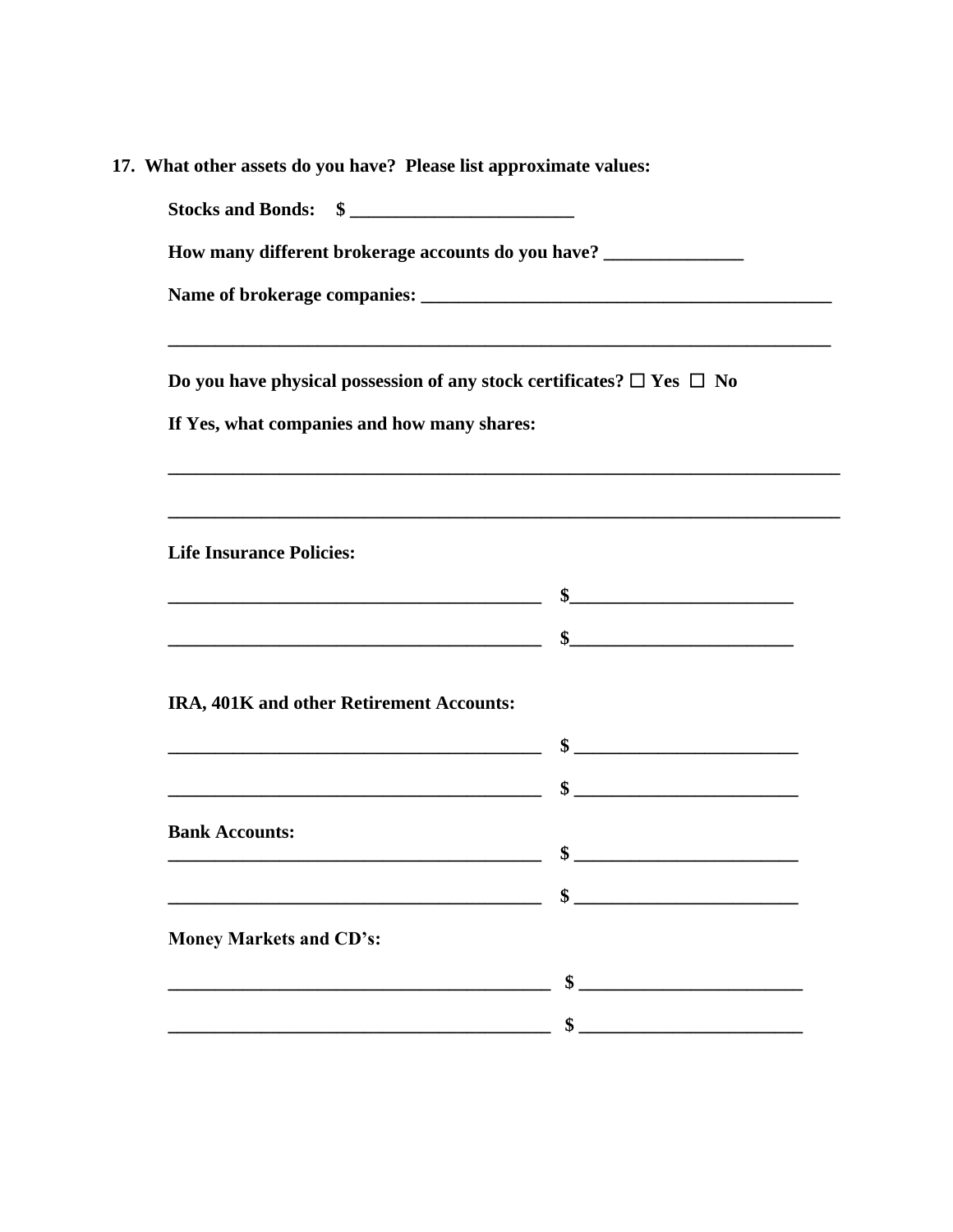**Other Assets:** (Please describe below)

#### **SUCCESSOR TRUSTEES, EXECUTORS AND GUARDIANS OF MINOR CHILDREN**

| 19. Executor of Your Will:<br>20. Durable Power of Attorney for Financial Management:<br>$1st$ 2 <sup>nd</sup> 2 <sup>nd</sup> 2 <sup>nd</sup> 2 <sup>nd</sup> 2 <sup>nd</sup> 2 <sup>nd</sup> 2 <sup>nd</sup> 2 <sup>nd</sup> 2 <sup>nd</sup> 2 <sup>nd</sup> 2 <sup>nd</sup> 2 <sup>nd</sup> 2 <sup>nd</sup> 2 <sup>nd</sup> 2 <sup>nd</sup> 2 <sup>nd</sup> 2 <sup>nd</sup> 2 <sup>nd</sup> 2 <sup>nd</sup> 2 <sup>nd</sup> 2 <sup>nd</sup> 2 <sup>nd</sup> 2 <sup>nd</sup> 2 <sup>nd</sup> 2 <sup>nd</sup> 2 <sup>nd</sup> 2 <sup>nd</sup> 2 <sup>nd</sup> 2 <sup>nd</sup> 2 <sup>nd</sup> 2 <sup>nd</sup> 2 <sup>nd</sup> 2 <sup>nd</sup> 2 <sup>nd</sup> 2 <sup>nd</sup><br>3 <sup>rd</sup> |  |
|---------------------------------------------------------------------------------------------------------------------------------------------------------------------------------------------------------------------------------------------------------------------------------------------------------------------------------------------------------------------------------------------------------------------------------------------------------------------------------------------------------------------------------------------------------------------------------------------------------------------------------------------------------------------------------------------------|--|
|                                                                                                                                                                                                                                                                                                                                                                                                                                                                                                                                                                                                                                                                                                   |  |
|                                                                                                                                                                                                                                                                                                                                                                                                                                                                                                                                                                                                                                                                                                   |  |
|                                                                                                                                                                                                                                                                                                                                                                                                                                                                                                                                                                                                                                                                                                   |  |
|                                                                                                                                                                                                                                                                                                                                                                                                                                                                                                                                                                                                                                                                                                   |  |
| 21. Advanced Directives: Agents for Health Care:<br>22. Nomination of GUARDIANS for MINOR CHIDREN: (If applicable)                                                                                                                                                                                                                                                                                                                                                                                                                                                                                                                                                                                |  |
|                                                                                                                                                                                                                                                                                                                                                                                                                                                                                                                                                                                                                                                                                                   |  |
|                                                                                                                                                                                                                                                                                                                                                                                                                                                                                                                                                                                                                                                                                                   |  |
|                                                                                                                                                                                                                                                                                                                                                                                                                                                                                                                                                                                                                                                                                                   |  |
|                                                                                                                                                                                                                                                                                                                                                                                                                                                                                                                                                                                                                                                                                                   |  |
|                                                                                                                                                                                                                                                                                                                                                                                                                                                                                                                                                                                                                                                                                                   |  |
|                                                                                                                                                                                                                                                                                                                                                                                                                                                                                                                                                                                                                                                                                                   |  |
|                                                                                                                                                                                                                                                                                                                                                                                                                                                                                                                                                                                                                                                                                                   |  |
|                                                                                                                                                                                                                                                                                                                                                                                                                                                                                                                                                                                                                                                                                                   |  |
|                                                                                                                                                                                                                                                                                                                                                                                                                                                                                                                                                                                                                                                                                                   |  |